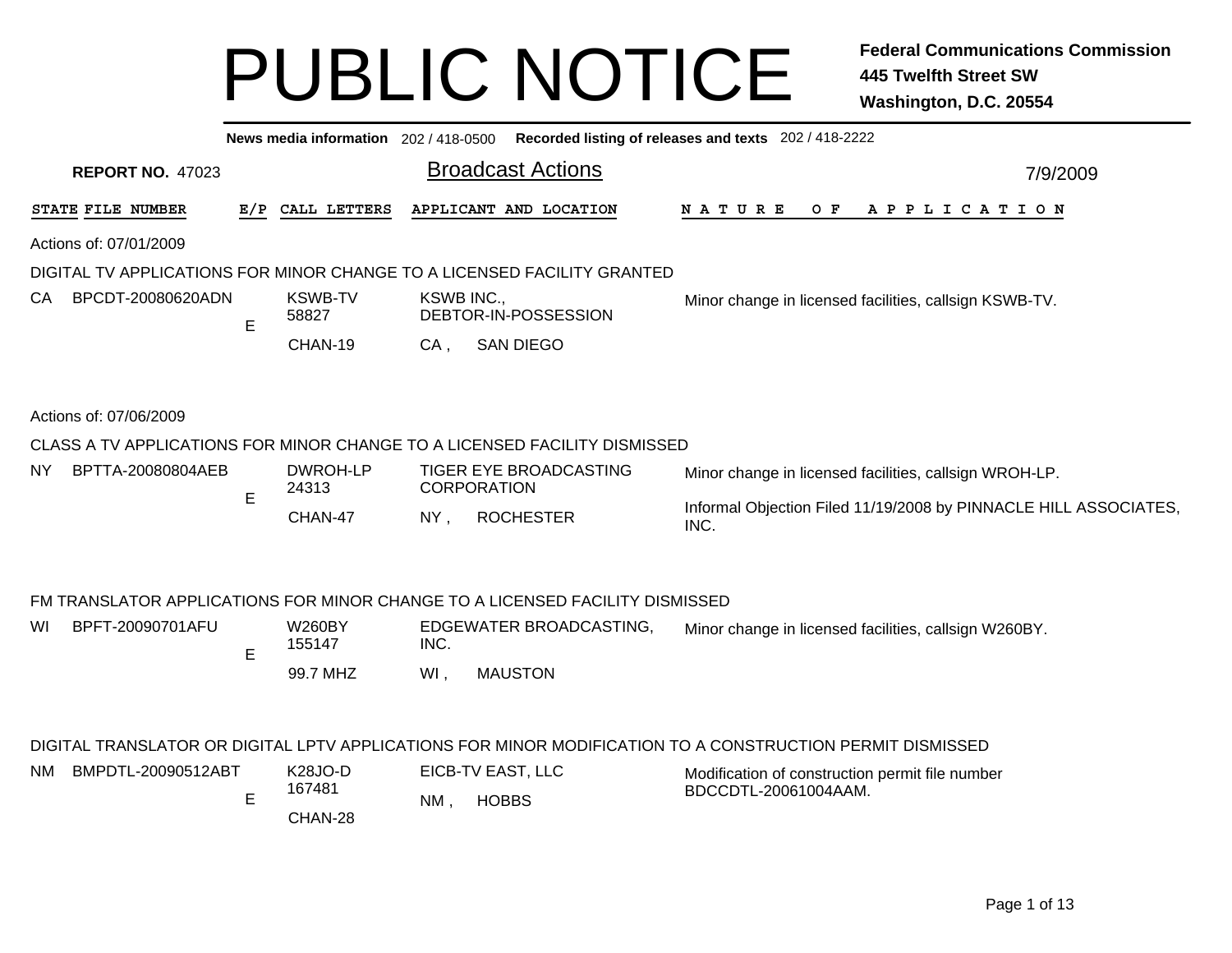|    | Recorded listing of releases and texts 202 / 418-2222<br>News media information 202 / 418-0500 |     |                   |        |                                                                                              |                                                               |  |  |  |  |  |  |
|----|------------------------------------------------------------------------------------------------|-----|-------------------|--------|----------------------------------------------------------------------------------------------|---------------------------------------------------------------|--|--|--|--|--|--|
|    | <b>REPORT NO. 47023</b>                                                                        |     |                   |        | <b>Broadcast Actions</b>                                                                     | 7/9/2009                                                      |  |  |  |  |  |  |
|    | STATE FILE NUMBER                                                                              | E/P | CALL LETTERS      |        | APPLICANT AND LOCATION                                                                       | N A T U R E<br>O F<br>A P P L I C A T I O N                   |  |  |  |  |  |  |
|    | Actions of: 07/06/2009                                                                         |     |                   |        |                                                                                              |                                                               |  |  |  |  |  |  |
|    |                                                                                                |     |                   |        | TV TRANSLATOR OR LPTV STATION APPLICATIONS FOR MINOR CHANGE TO A LICENSED FACILITY DISMISSED |                                                               |  |  |  |  |  |  |
|    | NM BPTTL-20090512ABP                                                                           |     | K50IP 131135      |        | EICB-TV EAST, LLC                                                                            | Minor change in licensed facilities, callsign K50IP.          |  |  |  |  |  |  |
|    |                                                                                                | Е   | CHAN-50           | $NM$ , | <b>CARLSBAD</b>                                                                              |                                                               |  |  |  |  |  |  |
|    | AM STATION APPLICATIONS FOR MODIFICATION OF LICENSE GRANTED                                    |     |                   |        |                                                                                              |                                                               |  |  |  |  |  |  |
| TX | BMML-20090401BPP                                                                               |     | <b>KTKR 11945</b> |        | CCB TEXAS LICENSES, INC.                                                                     | <b>Direct Measurement</b>                                     |  |  |  |  |  |  |
|    |                                                                                                | P   | 760 KHZ           | $TX$ , | <b>SAN ANTONIO</b>                                                                           |                                                               |  |  |  |  |  |  |
|    | CLASS A TV APPLICATIONS FOR LICENSE TO COVER GRANTED                                           |     |                   |        |                                                                                              |                                                               |  |  |  |  |  |  |
|    | WA BLTTA-20090504ABM                                                                           |     | K33EJ 17399       |        | THREE ANGELS BROADCASTING<br>NETWORK, INC.                                                   | License to cover construction permit no: BPTTA-20090427ACE,   |  |  |  |  |  |  |
|    |                                                                                                | E   | CHAN-33           |        |                                                                                              | callsign K33EJ.                                               |  |  |  |  |  |  |
|    |                                                                                                |     |                   | WA.    | WALLA WALLA                                                                                  |                                                               |  |  |  |  |  |  |
|    | DIGITAL CLASS A TV APPLICATIONS FOR LICENSE TO COVER GRANTED                                   |     |                   |        |                                                                                              |                                                               |  |  |  |  |  |  |
| LA | BLDTA-20090512AAZ                                                                              |     | KWBJ-CD           |        | PRICE MEDIA CORPORATION                                                                      | License to cover construction permit no: BDFCDTA-20090506AAS, |  |  |  |  |  |  |
|    |                                                                                                | E   | 24218             | $LA$ , | <b>MORGAN CITY</b>                                                                           | callsign KWBJ-LP.                                             |  |  |  |  |  |  |
|    |                                                                                                |     | CHAN-22           |        |                                                                                              |                                                               |  |  |  |  |  |  |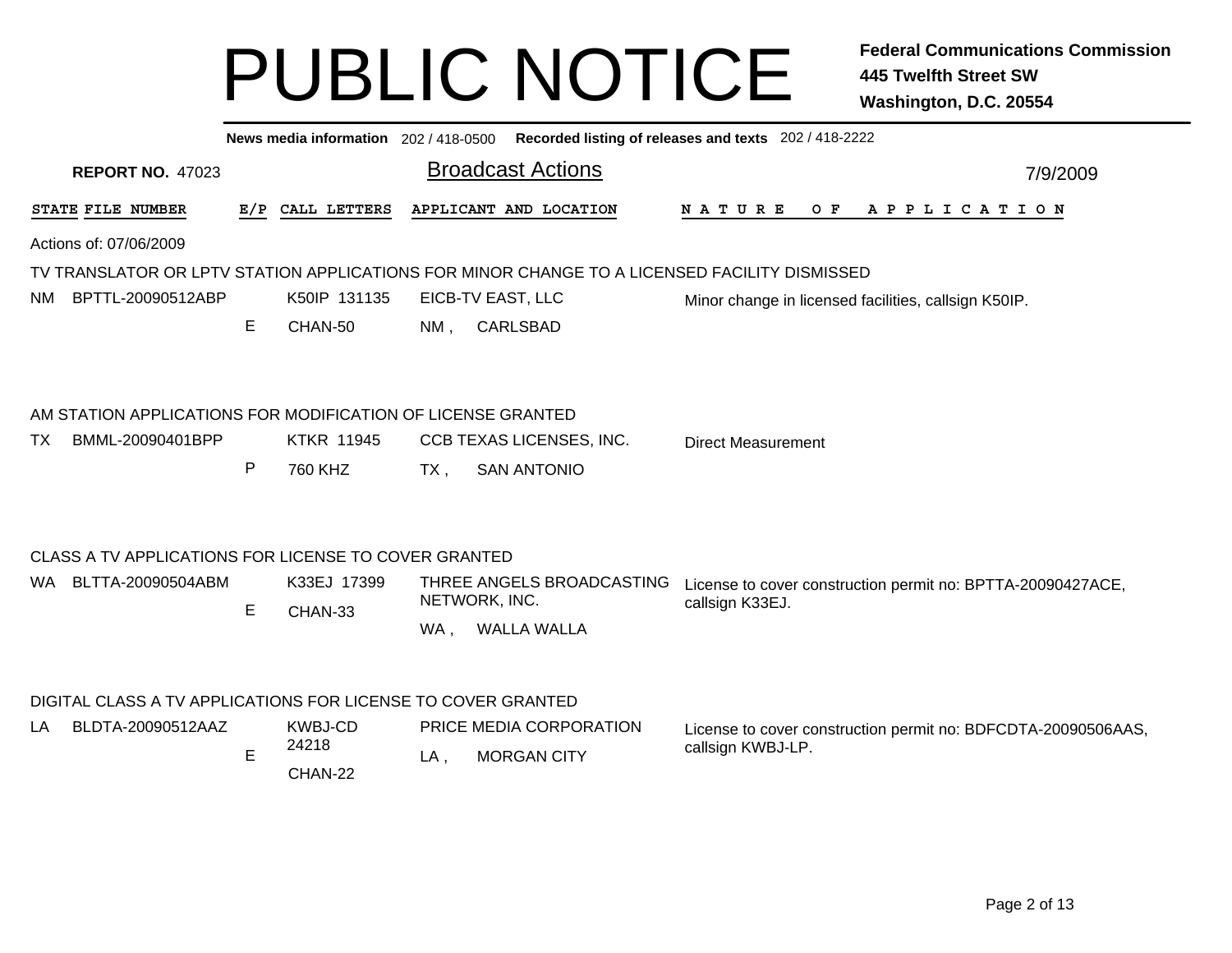|                                                              |   |                                | News media information 202 / 418-0500 Recorded listing of releases and texts 202 / 418-2222                                                                                                                                   |          |  |  |  |  |  |  |
|--------------------------------------------------------------|---|--------------------------------|-------------------------------------------------------------------------------------------------------------------------------------------------------------------------------------------------------------------------------|----------|--|--|--|--|--|--|
| <b>REPORT NO. 47023</b>                                      |   |                                | <b>Broadcast Actions</b>                                                                                                                                                                                                      | 7/9/2009 |  |  |  |  |  |  |
| STATE FILE NUMBER                                            |   | E/P CALL LETTERS               | APPLICANT AND LOCATION<br>N A T U R E<br>$O$ $F$<br>APPLICATION                                                                                                                                                               |          |  |  |  |  |  |  |
| Actions of: 07/06/2009                                       |   |                                |                                                                                                                                                                                                                               |          |  |  |  |  |  |  |
| DIGITAL CLASS A TV APPLICATIONS FOR LICENSE TO COVER GRANTED |   |                                |                                                                                                                                                                                                                               |          |  |  |  |  |  |  |
| MS.<br>BLDTA-20090513AFM                                     |   | <b>WBII-CD 41883</b>           | MID-SOUTH BROADCASTING<br>License to cover construction permit no: BDFCDTA-20081016AES,                                                                                                                                       |          |  |  |  |  |  |  |
|                                                              | E | CHAN-20                        | callsign WBII-CA.<br><b>HOLLY SPRINGS</b><br>MS.                                                                                                                                                                              |          |  |  |  |  |  |  |
| BLDTA-20090514AAD<br>TN                                      | E | WUWT-CD<br>32216<br>CHAN-26    | JOSEPH H. HARPOLE, SR.<br>License to cover construction permit no: BDISDTA-20080801BAG,<br>callsign WUWT-CA.<br><b>UNION CITY</b><br>$TN$ ,                                                                                   |          |  |  |  |  |  |  |
| FM STATION APPLICATIONS FOR ASSIGNMENT OF LICENSE GRANTED    |   |                                |                                                                                                                                                                                                                               |          |  |  |  |  |  |  |
| BALH-20090511AZT<br>IL                                       | E | <b>WKXQ 36579</b><br>92.5 MHZ  | WPW BROADCASTING, INC.<br><b>Voluntary Assignment of License</b><br>From: WPW BROADCASTING, INC.<br><b>RUSHVILLE</b><br>IL,<br>To: LB SPORTS PRODUCTIONS LLC<br>Form 314                                                      |          |  |  |  |  |  |  |
| BMPH-20080709APC<br>WA.                                      | E | <b>KHSS 34540</b><br>100.7 MHZ | FM STATION APPLICATIONS FOR MINOR MODIFICATION TO A CONSTRUCTION PERMIT GRANTED<br><b>TWO HEARTS</b><br>Mod of CP to chg<br><b>COMMUNICATIONS, LLC</b><br>Engineering Amendment filed 07/01/2009<br><b>WALLA WALLA</b><br>WA. |          |  |  |  |  |  |  |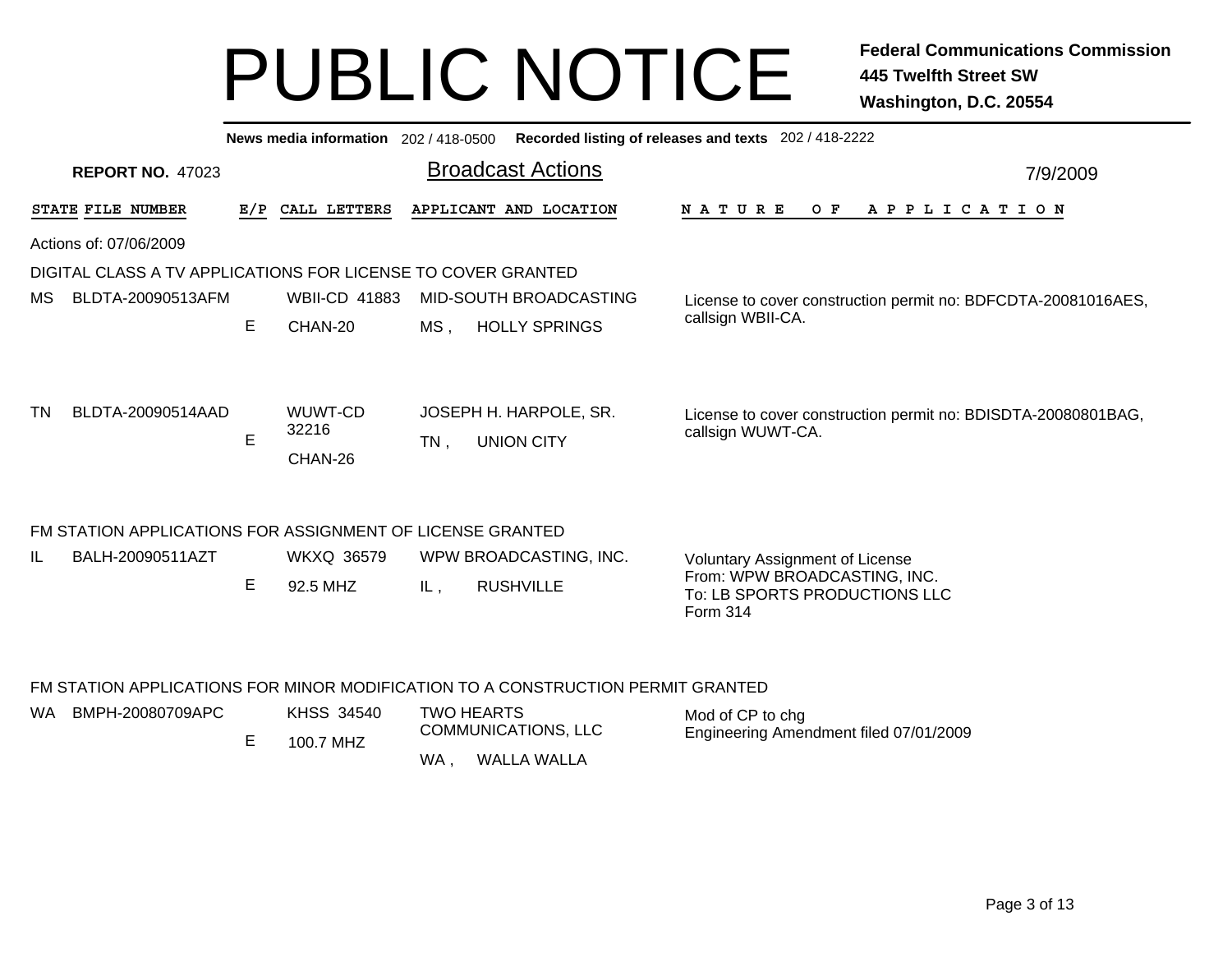|                                                                                    |   |                               |                                                   | News media information 202 / 418-0500 Recorded listing of releases and texts 202 / 418-2222 |           |                                      |  |  |  |  |  |     |  |  |                       |  |  |          |
|------------------------------------------------------------------------------------|---|-------------------------------|---------------------------------------------------|---------------------------------------------------------------------------------------------|-----------|--------------------------------------|--|--|--|--|--|-----|--|--|-----------------------|--|--|----------|
| <b>REPORT NO. 47023</b>                                                            |   |                               |                                                   | <b>Broadcast Actions</b>                                                                    |           |                                      |  |  |  |  |  |     |  |  |                       |  |  | 7/9/2009 |
| STATE FILE NUMBER                                                                  |   | E/P CALL LETTERS              |                                                   | APPLICANT AND LOCATION                                                                      |           | N A T U R E                          |  |  |  |  |  | O F |  |  | A P P L I C A T I O N |  |  |          |
| Actions of: 07/06/2009                                                             |   |                               |                                                   |                                                                                             |           |                                      |  |  |  |  |  |     |  |  |                       |  |  |          |
| FM STATION APPLICATIONS FOR ORIGINAL CONSTRUCTION PERMIT GRANTED                   |   |                               |                                                   |                                                                                             |           |                                      |  |  |  |  |  |     |  |  |                       |  |  |          |
| BNPED-20071017AKH<br>WY.                                                           | E | NEW 172695<br>89.1 MHZ        |                                                   | NORTHWEST COMMUNITY<br>COLLEGE, STATE OF WYOMING<br>WY, CODY                                |           | CP New Station.                      |  |  |  |  |  |     |  |  |                       |  |  |          |
| BNPED-20071018AFP<br>OK.                                                           | Е | NEW 173942<br>88.3 MHZ        | OK,                                               | OKLAHOMA STATE UNIVERSITY<br><b>STILLWATER</b>                                              |           | CP New Station.                      |  |  |  |  |  |     |  |  |                       |  |  |          |
|                                                                                    |   |                               |                                                   | FM STATION APPLICATIONS FOR MINOR CHANGE TO A LICENSED FACILITY GRANTED                     |           |                                      |  |  |  |  |  |     |  |  |                       |  |  |          |
| BPED-20090626AAJ<br>MI                                                             | E | <b>WYCE 24773</b><br>88.1 MHZ | <b>GRAND RAPIDS CABLE ACCESS</b><br><b>CENTER</b> |                                                                                             |           | Minor change in licensed facilities. |  |  |  |  |  |     |  |  |                       |  |  |          |
|                                                                                    |   |                               | $MI$ ,                                            | <b>WYOMING</b>                                                                              |           |                                      |  |  |  |  |  |     |  |  |                       |  |  |          |
| FM TRANSLATOR APPLICATIONS FOR MINOR MODIFICATION TO A CONSTRUCTION PERMIT GRANTED |   |                               |                                                   |                                                                                             |           |                                      |  |  |  |  |  |     |  |  |                       |  |  |          |
| BMPFT-20090702ADC<br>TX.                                                           | E | K272EJ 148282<br>102.3 MHZ    | <b>KINGSVILLE</b>                                 | THE WORSHIP CENTER OF                                                                       | Mod of CP |                                      |  |  |  |  |  |     |  |  |                       |  |  |          |
|                                                                                    |   |                               | TX,                                               | <b>KENEDY</b>                                                                               |           |                                      |  |  |  |  |  |     |  |  |                       |  |  |          |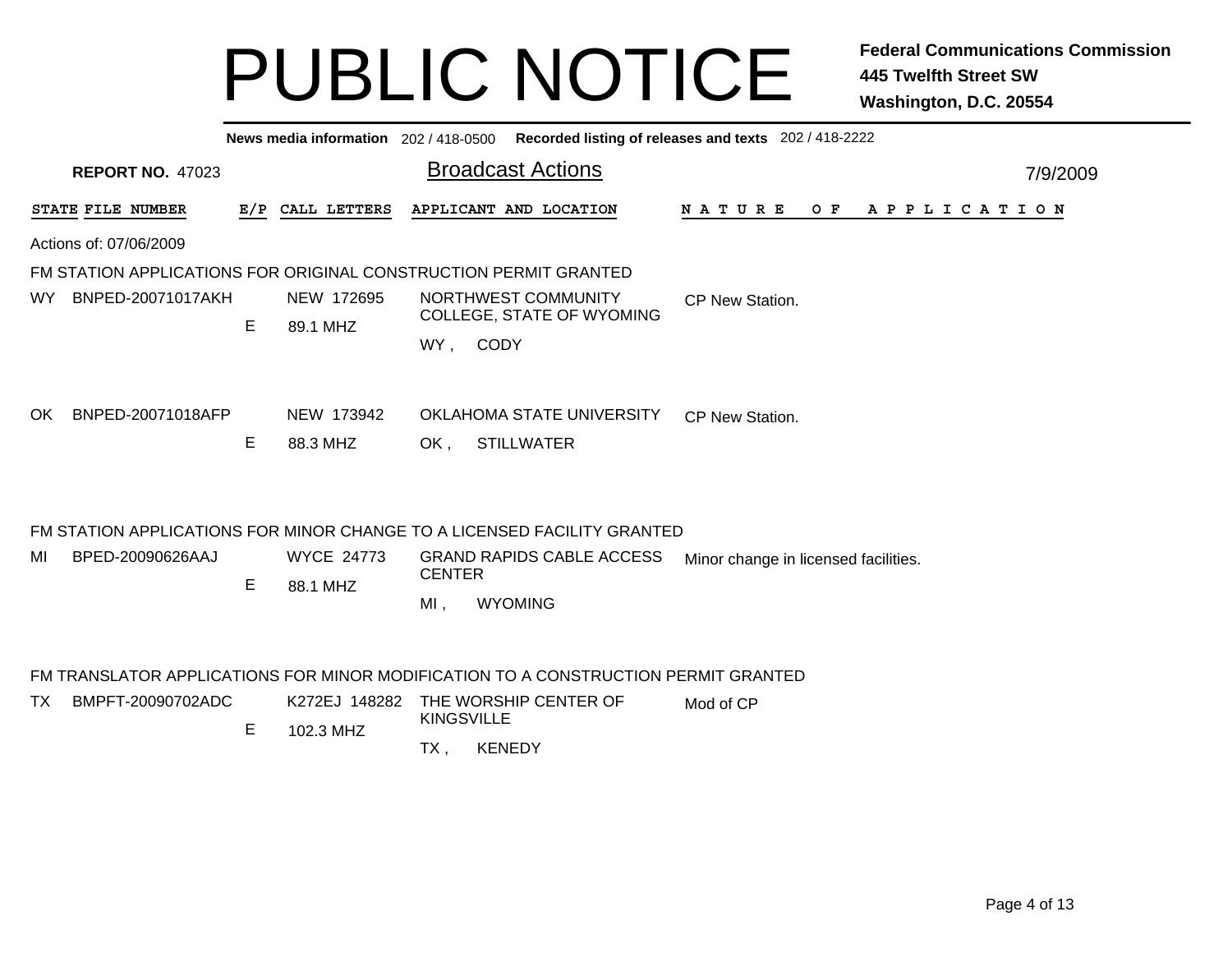|     |                         |             | News media information 202 / 418-0500 |                  |                                                                                    | Recorded listing of releases and texts 202 / 418-2222 |
|-----|-------------------------|-------------|---------------------------------------|------------------|------------------------------------------------------------------------------------|-------------------------------------------------------|
|     | <b>REPORT NO. 47023</b> |             |                                       |                  | <b>Broadcast Actions</b>                                                           | 7/9/2009                                              |
|     | STATE FILE NUMBER       | E/P         | CALL LETTERS                          |                  | APPLICANT AND LOCATION                                                             | NATURE<br>$O$ $F$<br>A P P L I C A T I O N            |
|     | Actions of: 07/06/2009  |             |                                       |                  |                                                                                    |                                                       |
|     |                         |             |                                       |                  | FM TRANSLATOR APPLICATIONS FOR MINOR MODIFICATION TO A CONSTRUCTION PERMIT GRANTED |                                                       |
| GA. | BMPFT-20090702ADH       | $\mathsf E$ | <b>W249CC</b><br>151910<br>97.7 MHZ   | GA.              | <b>TUGART PROPERTIES, LLC</b><br><b>TOCCOA</b>                                     | Mod of CP                                             |
|     |                         |             |                                       |                  | FM TRANSLATOR APPLICATIONS FOR MINOR CHANGE TO A LICENSED FACILITY GRANTED         |                                                       |
| TN  | BPFT-20090625AAJ        | E           | W295BI 77270<br>106.9 MHZ             | L.L.C.<br>$TN$ , | J.L. BREWER BROADCASTING,<br><b>CHATTANOOGA</b>                                    | Minor change in licensed facilities, callsign W227AK. |
| KY. | BPFT-20090701AAQ        | E           | <b>W230BN</b><br>145366<br>93.9 MHZ   | KY,              | J.D.M. COMMUNICATIONS, INC.<br><b>PADUCAH</b>                                      | Minor change in licensed facilities, callsign W229AZ. |
| AL  | BPFT-20090701ACX        | E           | <b>W261AW</b><br>146728<br>100.1 MHZ  | AL,              | <b>BAKER ENTERPRISES, INC.</b><br><b>GADSDEN</b>                                   | Minor change in licensed facilities, callsign W261AW. |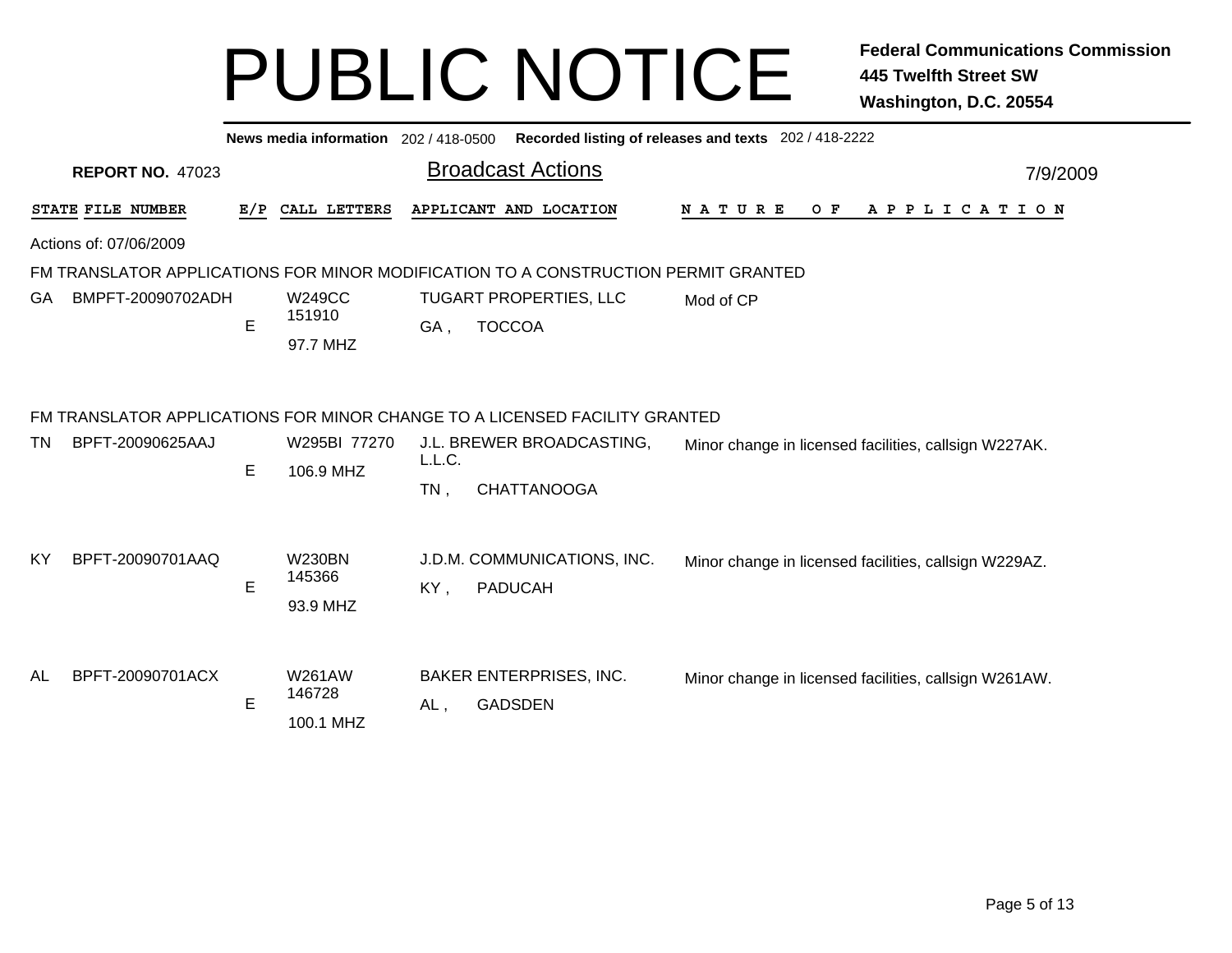|           |                                                                            |   | News media information 202 / 418-0500 |        |                                                                | Recorded listing of releases and texts 202 / 418-2222 |  |  |  |  |
|-----------|----------------------------------------------------------------------------|---|---------------------------------------|--------|----------------------------------------------------------------|-------------------------------------------------------|--|--|--|--|
|           | <b>REPORT NO. 47023</b>                                                    |   |                                       |        | <b>Broadcast Actions</b>                                       | 7/9/2009                                              |  |  |  |  |
|           | STATE FILE NUMBER                                                          |   | E/P CALL LETTERS                      |        | APPLICANT AND LOCATION                                         | N A T U R E<br>A P P L I C A T I O N<br>O F           |  |  |  |  |
|           | Actions of: 07/06/2009                                                     |   |                                       |        |                                                                |                                                       |  |  |  |  |
|           | FM TRANSLATOR APPLICATIONS FOR MINOR CHANGE TO A LICENSED FACILITY GRANTED |   |                                       |        |                                                                |                                                       |  |  |  |  |
| IA        | BPFT-20090701AFW                                                           |   | K217FT 148558                         |        | EXTREME GRACE MEDIA, INC.                                      | Minor change in licensed facilities, callsign K217FT. |  |  |  |  |
|           |                                                                            | E | 91.3 MHZ                              | $IA$ , | <b>IOWA FALLS</b>                                              |                                                       |  |  |  |  |
| WA.       | BPFT-20090702ACX                                                           | E | K294BG<br>150021<br>106.7 MHZ         | WA,    | NORTHWEST ROCK N ROLL<br>PRESERVATION SOCIETY<br><b>MALONE</b> | Minor change in licensed facilities, callsign K294BG. |  |  |  |  |
| <b>SC</b> | BPFT-20090706AAJ                                                           |   | <b>W212CJ</b><br>149547               | INC.   | EDGEWATER BROADCASTING,                                        | Minor change in licensed facilities, callsign W266BO. |  |  |  |  |
|           |                                                                            | E | 90.3 MHZ                              | SC,    | <b>CHARLESTON</b>                                              |                                                       |  |  |  |  |
| <b>PA</b> | BPFT-20090706AAL                                                           | E | <b>W282BK</b><br>156161<br>104.3 MHZ  | PA,    | <b>GEOS COMMUNICATIONS</b><br><b>MEHOOPANY</b>                 | Minor change in licensed facilities, callsign W282BK. |  |  |  |  |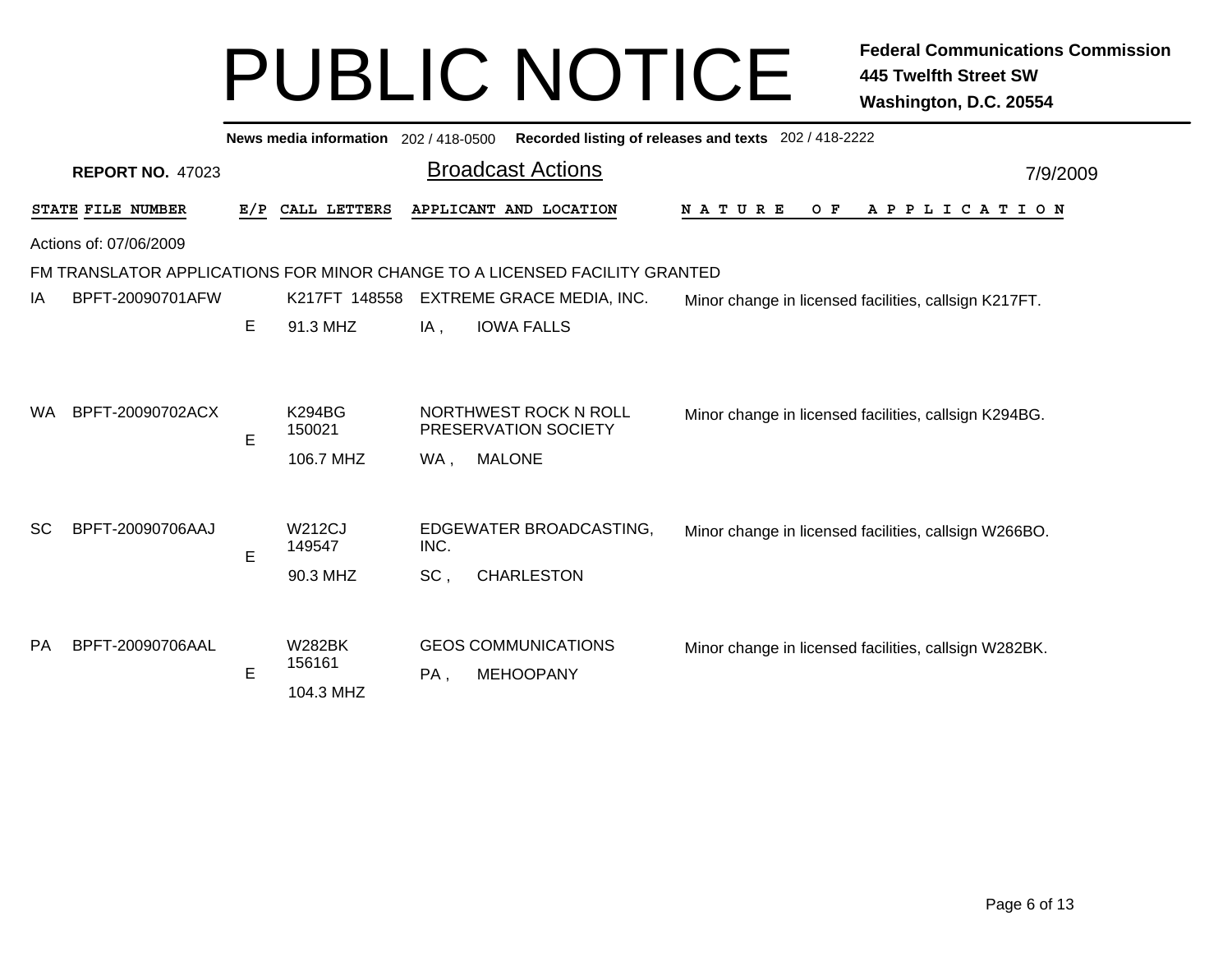|           |                          |                                    | News media information 202/418-0500 Recorded listing of releases and texts 202/418-2222 |                                             |  |
|-----------|--------------------------|------------------------------------|-----------------------------------------------------------------------------------------|---------------------------------------------|--|
|           | <b>REPORT NO. 47023</b>  |                                    | <b>Broadcast Actions</b>                                                                | 7/9/2009                                    |  |
|           | STATE FILE NUMBER        | E/P CALL LETTERS                   | APPLICANT AND LOCATION                                                                  | A P P L I C A T I O N<br>N A T U R E<br>O F |  |
|           | Actions of: 07/06/2009   |                                    |                                                                                         |                                             |  |
|           |                          |                                    | DIGITAL TRANSLATOR OR DIGITAL LPTV APPLICATIONS FOR DIGITAL FLASH CUT GRANTED           |                                             |  |
| NM.       | BDFCDTT-20080804ABJ      | K48HL-D 35311                      | KOB-TV, LLC                                                                             | Minor change of callsign K48HL.             |  |
|           | Е                        | CHAN-48                            | NM,<br><b>DATIL/HORSE SPRINGS</b>                                                       |                                             |  |
| ТX        | BDFCDVL-20081205ADP<br>E | <b>KBNB-LD</b><br>58790<br>CHAN-10 | <b>B COMMUNICATIONS JOINT</b><br><b>VENTURE</b><br>TX,<br><b>SAN ANTONIO</b>            | Minor change of callsign KBNB-LP.           |  |
| <b>NV</b> | BDFCDTT-20090518ACG<br>Е | K45EY-D 60663<br>CHAN-45           | SMOKEY VALLEY TV DISTRICT<br>ROUND MOUNTAIN<br>NV,                                      | Minor change of callsign K45EY.             |  |
| <b>NV</b> | BDFCDTT-20090518ACH<br>Е | CHAN-42                            | K42EK-D 60662 SMOKEY VALLEY TV DISTRICT<br><b>ROUND MOUNTAIN</b><br>NV,                 | Minor change of callsign K42EK.             |  |
| <b>NV</b> | BDFCDTT-20090518ACJ<br>Е | K31KI-D 60666<br>CHAN-31           | SMOKEY VALLEY TV DISTRICT<br><b>ROUND MOUNTAIN</b><br>NV,                               | Minor change of callsign K63FP.             |  |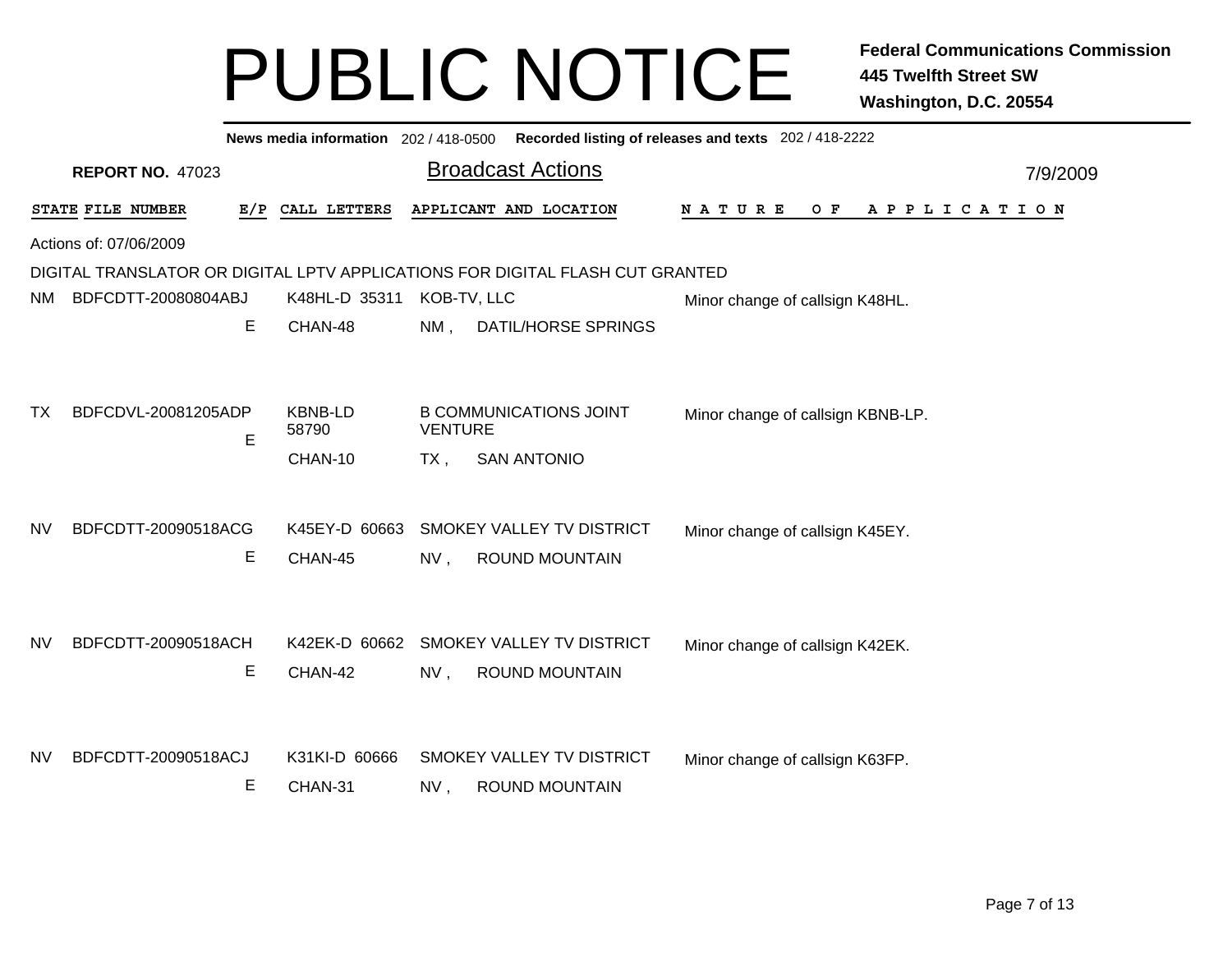|           |                          |                                          | News media information 202 / 418-0500 Recorded listing of releases and texts 202 / 418-2222         |          |
|-----------|--------------------------|------------------------------------------|-----------------------------------------------------------------------------------------------------|----------|
|           | <b>REPORT NO. 47023</b>  |                                          | <b>Broadcast Actions</b>                                                                            | 7/9/2009 |
|           | STATE FILE NUMBER        | E/P<br>CALL LETTERS                      | APPLICANT AND LOCATION<br>NATURE<br>A P P L I C A T I O N<br>O F                                    |          |
|           | Actions of: 07/06/2009   |                                          |                                                                                                     |          |
|           |                          |                                          | DIGITAL TRANSLATOR OR DIGITAL LPTV APPLICATIONS FOR DIGITAL FLASH CUT GRANTED                       |          |
| <b>NV</b> | BDFCDTT-20090518ACK      | K29IS-D 60665                            | SMOKEY VALLEY TV DISTRICT<br>Minor change of callsign K61GL.                                        |          |
|           | E                        | CHAN-29                                  | <b>ROUND MOUNTAIN</b><br>NV,                                                                        |          |
| NV        | BDFCDTT-20090518ACL<br>Е | K27JZ-D 60667<br>CHAN-27                 | SMOKEY VALLEY TV DISTRICT<br>Minor change of callsign K58FM.<br><b>ROUND MOUNTAIN</b><br>NV,        |          |
| NV        | BDFCDTT-20090518ACM<br>E | K <sub>25</sub> KR-D<br>60664<br>CHAN-25 | SMOKEY VALLEY TV DISTRICT<br>Minor change of callsign K55HQ.<br><b>ROUND MOUNTAIN</b><br>NV,        |          |
| <b>NV</b> | BDFCDTT-20090520ACC<br>E | K45HV-D<br>125358<br>CHAN-45             | MINERAL TELEVISION DISTRICT<br>Minor change of callsign K45HV.<br>#1<br>MINA-LUNING<br>NV,          |          |
| <b>NV</b> | BDFCDTT-20090520ACF<br>E | K43GS-D<br>42699<br>CHAN-43              | MINERAL TELEVISION DISTRICT<br>Minor change of callsign K43GS.<br>#1<br>NV,<br><b>MINA - LUNING</b> |          |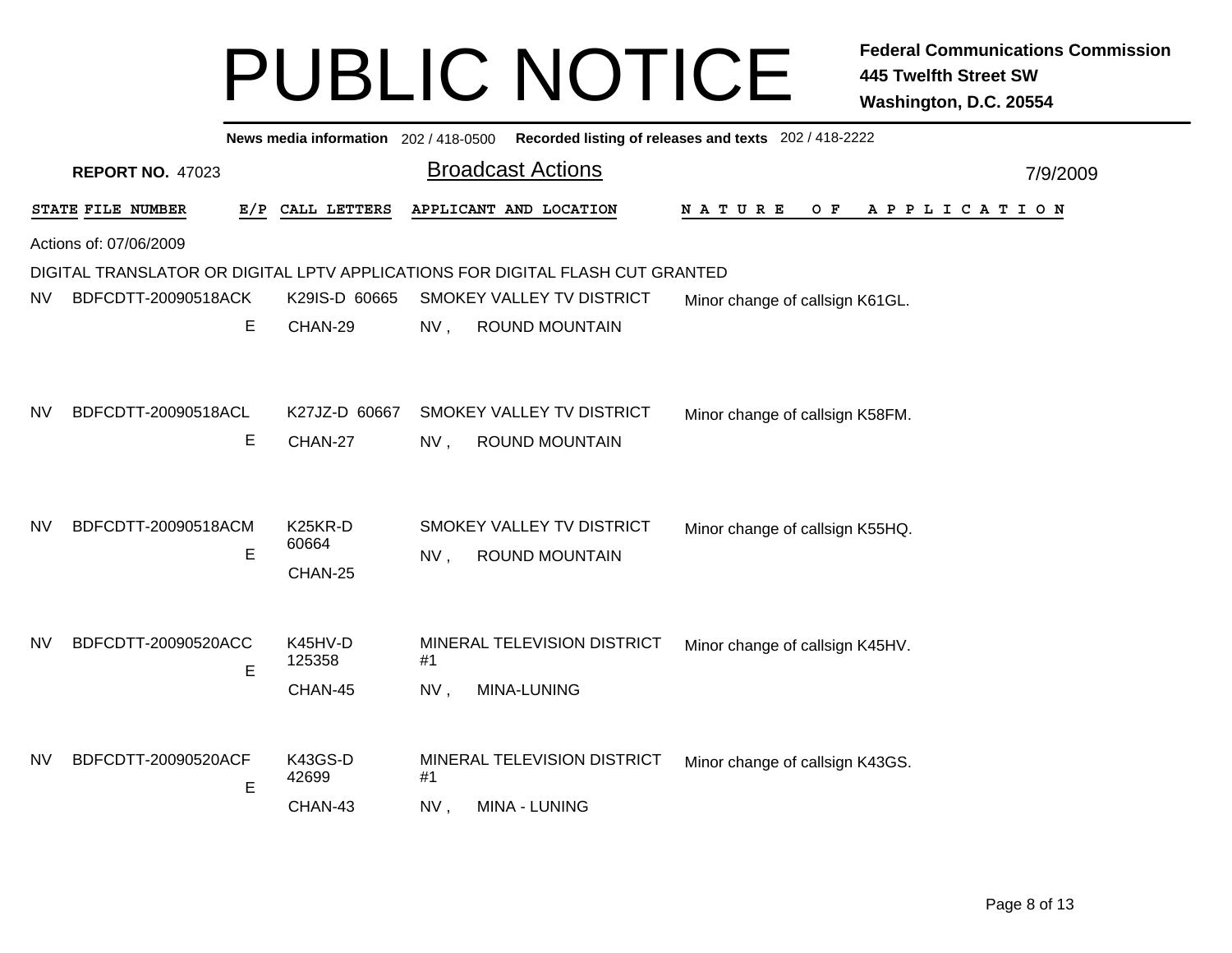|           |                          | News media information 202 / 418-0500 |                                                                               | Recorded listing of releases and texts 202 / 418-2222 |
|-----------|--------------------------|---------------------------------------|-------------------------------------------------------------------------------|-------------------------------------------------------|
|           | <b>REPORT NO. 47023</b>  |                                       | <b>Broadcast Actions</b>                                                      | 7/9/2009                                              |
|           | STATE FILE NUMBER        | CALL LETTERS<br>E/P                   | APPLICANT AND LOCATION                                                        | N A T U R E<br>$O$ F<br>A P P L I C A T I O N         |
|           | Actions of: 07/06/2009   |                                       |                                                                               |                                                       |
|           |                          |                                       | DIGITAL TRANSLATOR OR DIGITAL LPTV APPLICATIONS FOR DIGITAL FLASH CUT GRANTED |                                                       |
| <b>NV</b> | BDFCDTT-20090520ACG      | K40GA-D<br>42697<br>E                 | MINERAL TELEVISION DISTRICT<br>#1                                             | Minor change of callsign K40GA.                       |
|           |                          | CHAN-40                               | NV,<br>MINA-LUNING                                                            |                                                       |
| <b>NV</b> | BDFCDTT-20090520ACH      | K39EZ-D 42704                         | MINERAL TELEVISION DISTRICT                                                   | Minor change of callsign K39EZ.                       |
|           |                          | Е<br>CHAN-39                          | #1                                                                            |                                                       |
|           |                          |                                       | NV,<br><b>MINA/LUNING</b>                                                     |                                                       |
| <b>NV</b> | BDFCDTT-20090520ACN<br>Е | K18GG-D<br>125546<br>CHAN-18          | MINERAL TELEVISION DISTRICT<br>#1<br>NV,<br>MINA-LUNING                       | Minor change of callsign K18GG.                       |
| <b>NV</b> | BDFCDTT-20090520ACO      | K16FU-D<br>125557<br>E<br>CHAN-16     | MINERAL TELEVISION DISTRICT<br>#1<br>MINA-LUNING<br>NV,                       | Minor change of callsign K16FU.                       |
| <b>NV</b> | BDFCDTV-20090520ACP      | K10GT-D<br>42698<br>E<br>CHAN-10      | MINERAL TELEVISION DISTRICT<br>#1<br>NV,<br>MINA, LUNING                      | Minor change of callsign K10GT.                       |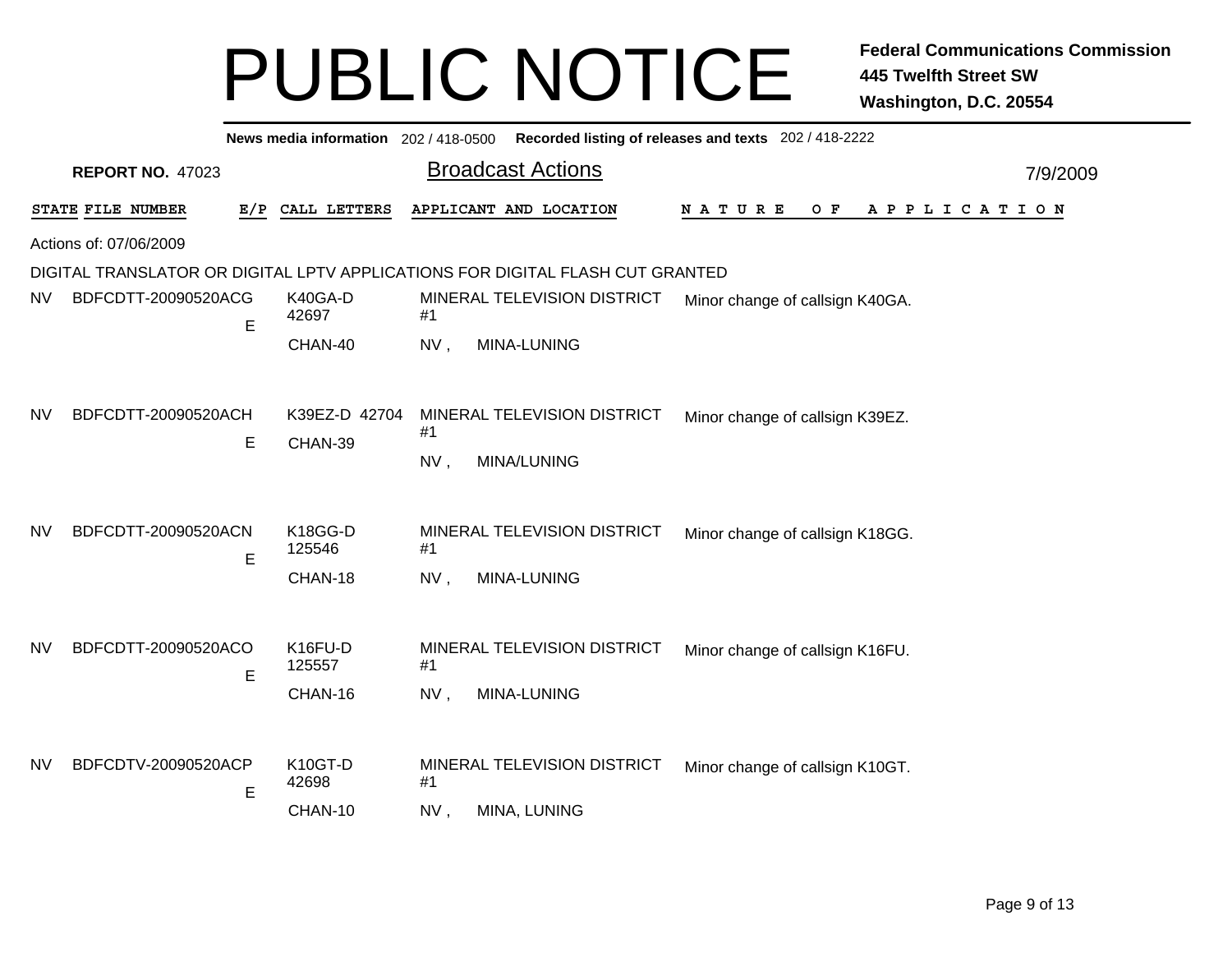|     |                         |     |                   |        | News media information 202 / 418-0500 Recorded listing of releases and texts 202 / 418-2222 |                                             |          |
|-----|-------------------------|-----|-------------------|--------|---------------------------------------------------------------------------------------------|---------------------------------------------|----------|
|     | <b>REPORT NO. 47023</b> |     |                   |        | <b>Broadcast Actions</b>                                                                    |                                             | 7/9/2009 |
|     | STATE FILE NUMBER       | E/P | CALL LETTERS      |        | APPLICANT AND LOCATION                                                                      | N A T U R E<br>A P P L I C A T I O N<br>O F |          |
|     | Actions of: 07/06/2009  |     |                   |        |                                                                                             |                                             |          |
|     |                         |     |                   |        | DIGITAL TRANSLATOR OR DIGITAL LPTV APPLICATIONS FOR DIGITAL FLASH CUT GRANTED               |                                             |          |
| TX. | BDFCDTL-20090520ADB     |     | <b>KMAY-LD</b>    |        | KCEN LICENSE COMPANY, LLC                                                                   | Minor change of callsign KMAY-LP.           |          |
|     |                         | Е   | 10246             | $TX$ , | <b>BRYAN</b>                                                                                |                                             |          |
|     |                         |     | CHAN-23           |        |                                                                                             |                                             |          |
|     |                         |     |                   |        |                                                                                             |                                             |          |
| ID  | BDFCDTT-20090520AHQ     |     | K51HM-D           |        | <b>CARIBOU COUNTY TV</b>                                                                    | Minor change of callsign K51HM.             |          |
|     |                         | E   | 125090            |        | <b>ASSOCIATION</b>                                                                          |                                             |          |
|     |                         |     | CHAN-51           | ID,    | SODA SPRINGS, ETC.                                                                          |                                             |          |
|     |                         |     |                   |        |                                                                                             |                                             |          |
| ID  | BDFCDTT-20090520AHU     |     |                   |        | <b>CARIBOU COUNTY TV</b>                                                                    |                                             |          |
|     |                         |     | K43GP-D 8805      |        | <b>ASSOCIATION</b>                                                                          | Minor change of callsign K43GP.             |          |
|     |                         | E   | CHAN-43           | ID,    | SODA SPRINGS, ETC.                                                                          |                                             |          |
|     |                         |     |                   |        |                                                                                             |                                             |          |
|     |                         |     |                   |        |                                                                                             |                                             |          |
| ID  | BDFCDTT-20090520AHV     |     | K39GZ-D<br>125097 |        | CARIBOU COUNTY TV<br><b>ASSOCIATION</b>                                                     | Minor change of callsign K39GZ.             |          |
|     |                         | E   | CHAN-39           | ID,    | <b>SODA SPRINGS</b>                                                                         |                                             |          |
|     |                         |     |                   |        |                                                                                             |                                             |          |
|     |                         |     |                   |        |                                                                                             |                                             |          |
| ID  | BDFCDTT-20090520AHW     |     | K35HD-D           |        | <b>CARIBOU COUNTY TV</b>                                                                    | Minor change of callsign K35HD.             |          |
|     |                         | E   | 125121            |        | <b>ASSOCIATION</b>                                                                          |                                             |          |
|     |                         |     | CHAN-35           | $ID$ , | <b>SODA SPRINGS ETC</b>                                                                     |                                             |          |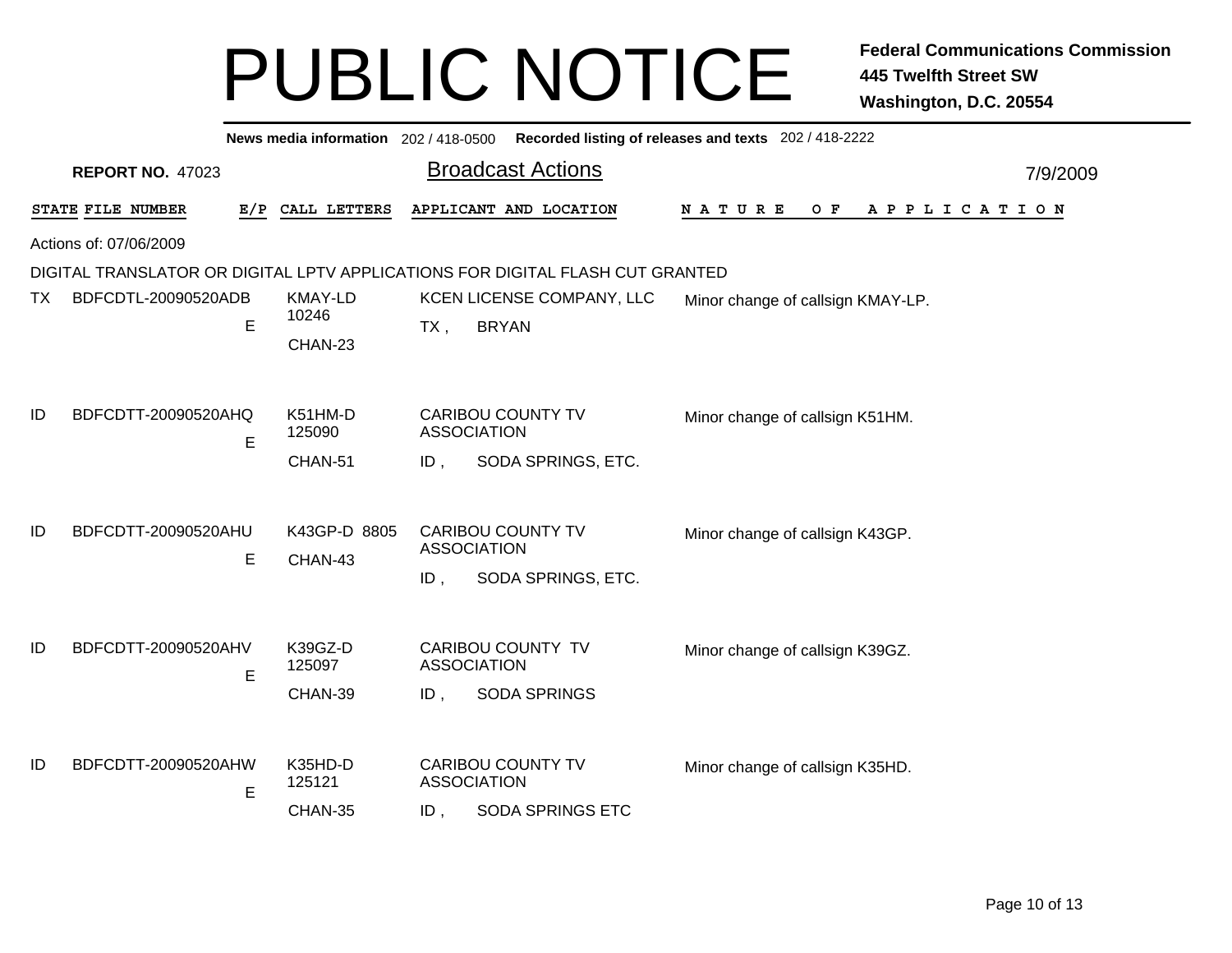|    |                         |     |                   |            | News media information 202/418-0500 Recorded listing of releases and texts 202/418-2222 |                                             |          |
|----|-------------------------|-----|-------------------|------------|-----------------------------------------------------------------------------------------|---------------------------------------------|----------|
|    | <b>REPORT NO. 47023</b> |     |                   |            | <b>Broadcast Actions</b>                                                                |                                             | 7/9/2009 |
|    | STATE FILE NUMBER       | E/P | CALL LETTERS      |            | APPLICANT AND LOCATION                                                                  | N A T U R E<br>O F<br>A P P L I C A T I O N |          |
|    | Actions of: 07/06/2009  |     |                   |            |                                                                                         |                                             |          |
|    |                         |     |                   |            | DIGITAL TRANSLATOR OR DIGITAL LPTV APPLICATIONS FOR DIGITAL FLASH CUT GRANTED           |                                             |          |
| ID | BDFCDTT-20090520AHX     | E   | K33HO-D<br>125085 |            | <b>CARIBOU COUNTY TV</b><br><b>ASSOCIATION</b>                                          | Minor change of callsign K33HO.             |          |
|    |                         |     | CHAN-33           | ID,        | SODA SPRINGS, ETC.                                                                      |                                             |          |
|    |                         |     |                   |            |                                                                                         |                                             |          |
| ID | BDFCDTT-20090520AHY     |     | K41GK-D 8804      |            | <b>CARIBOU COUNTY TV</b><br><b>ASSOCIATION</b>                                          | Minor change of callsign K41GK.             |          |
|    |                         | Е   | CHAN-41           | $ID$ ,     | SODA SPRINGS, ETC.                                                                      |                                             |          |
|    |                         |     |                   |            |                                                                                         |                                             |          |
| КS | BDFCDTL-20090522ABS     | E   | K51GC-D<br>65527  | <b>LLC</b> | <b>GRAY TELEVISION LICENSEE,</b>                                                        | Minor change of callsign K51GC.             |          |
|    |                         |     | CHAN-51           | KS,        | <b>SALINA</b>                                                                           |                                             |          |
|    |                         |     |                   |            |                                                                                         |                                             |          |
| KS | BDFCDTL-20090522ABV     |     | K30GD-D<br>65534  | <b>LLC</b> | <b>GRAY TELEVISION LICENSEE,</b>                                                        | Minor change of callsign K30GD.             |          |
|    |                         | E   | CHAN-30           | KS,        | <b>GREAT BEND</b>                                                                       |                                             |          |
|    |                         |     |                   |            |                                                                                         |                                             |          |
|    |                         |     |                   |            |                                                                                         |                                             |          |
| KS | BDFCDTT-20090522ABW     | E   | K25CV-D<br>65533  | <b>LLC</b> | <b>GRAY TELEVISION LICENSEE,</b>                                                        | Minor change of callsign K25CV.             |          |
|    |                         |     | CHAN-25           | KS,        | <b>HAYS</b>                                                                             |                                             |          |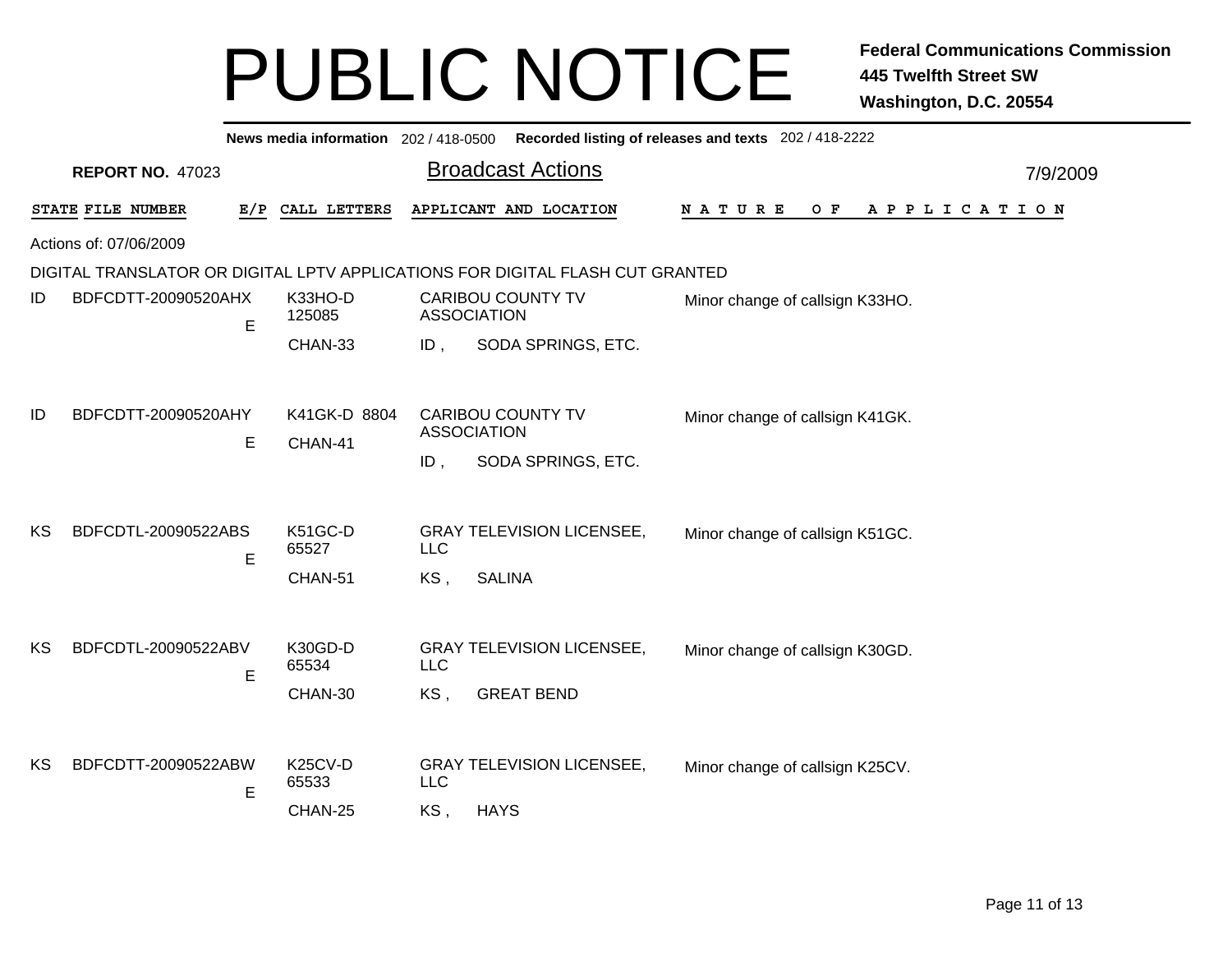|                                                                                                         | News media information 202/418-0500 |                                                                               | Recorded listing of releases and texts 202 / 418-2222 |  |  |  |  |  |  |
|---------------------------------------------------------------------------------------------------------|-------------------------------------|-------------------------------------------------------------------------------|-------------------------------------------------------|--|--|--|--|--|--|
| <b>REPORT NO. 47023</b>                                                                                 |                                     | <b>Broadcast Actions</b>                                                      | 7/9/2009                                              |  |  |  |  |  |  |
| STATE FILE NUMBER                                                                                       | E/P CALL LETTERS                    | APPLICANT AND LOCATION                                                        | OF APPLICATION<br>N A T U R E                         |  |  |  |  |  |  |
| Actions of: 07/06/2009                                                                                  |                                     |                                                                               |                                                       |  |  |  |  |  |  |
|                                                                                                         |                                     | DIGITAL TRANSLATOR OR DIGITAL LPTV APPLICATIONS FOR DIGITAL FLASH CUT GRANTED |                                                       |  |  |  |  |  |  |
| BDFCDTT-20090522ABZ<br>KS.<br>E                                                                         | K38GH-D<br>65529                    | <b>GRAY TELEVISION LICENSEE,</b><br><b>LLC</b>                                | Minor change of callsign K38GH.                       |  |  |  |  |  |  |
|                                                                                                         | CHAN-38                             | <b>RUSSELL</b><br>KS,                                                         |                                                       |  |  |  |  |  |  |
| BDFCDTV-20090522ADW<br><sub>CO</sub><br>Е                                                               | K07KF-D 22795<br>CHAN-7             | PITKIN COUNTY TRANSLATOR<br><b>DEPARTMENT</b>                                 | Minor change of callsign K07KF.                       |  |  |  |  |  |  |
|                                                                                                         |                                     | FRYING PAN RIVER<br>CO <sub>1</sub>                                           |                                                       |  |  |  |  |  |  |
|                                                                                                         |                                     |                                                                               |                                                       |  |  |  |  |  |  |
| BDFCDTV-20090522ADY<br><sub>CO</sub><br>E                                                               | K <sub>11</sub> LM-D<br>56703       | PITKIN COUNTY TRANSLATOR<br><b>DEPARTMENT</b>                                 | Minor change of callsign K11LM.                       |  |  |  |  |  |  |
|                                                                                                         | CHAN-11                             | LOWER FRYINGPAN RIVE<br>CO <sub>1</sub>                                       |                                                       |  |  |  |  |  |  |
| DIGITAL TRANSLATOR OR DIGITAL LPTV APPLICATIONS FOR MINOR MODIFICATION TO A CONSTRUCTION PERMIT GRANTED |                                     |                                                                               |                                                       |  |  |  |  |  |  |

| <b>NY</b> | BMPDTL-20090202BMN | W41DO-D          | VENTANA TELEVISION. INC. | Modification of construction permit file number                |
|-----------|--------------------|------------------|--------------------------|----------------------------------------------------------------|
|           |                    | 60554<br>CHAN-41 | NEW YORK<br>NY           | BDISDTL-20080317AEL.<br>Engineering Amendment filed 05/15/2009 |